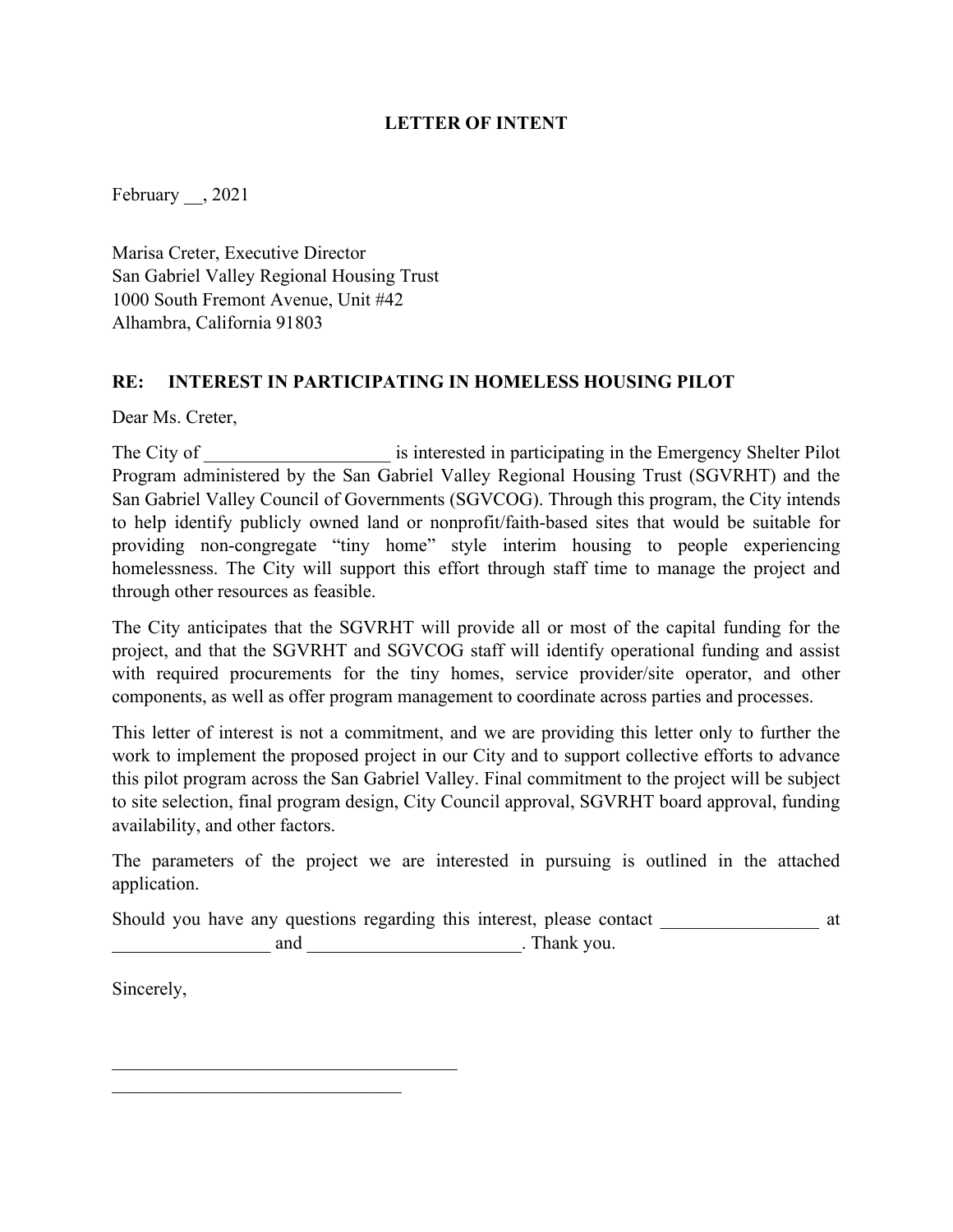**City Contact Name/Title: \_\_\_\_\_\_\_\_\_\_\_\_\_\_\_\_\_\_\_\_\_\_\_\_\_\_\_\_\_\_\_\_\_\_\_\_\_\_\_\_\_\_\_\_\_\_\_\_\_\_\_** 

**Phone: \_\_\_\_\_\_\_\_\_\_\_\_\_\_\_\_\_\_\_\_\_\_\_\_\_\_\_\_\_\_\_\_\_\_\_\_\_\_** 

**Email:**  $\qquad \qquad \qquad$ 

**Potential project size:** 

to beds of interim housing (number of tiny home shelters)

# **We have identified one or more potential locations for the project (Y/N)**

If yes, please complete the below for each site:

Potential Site #1 Address:

Site Description:

City owned?: (Y/N)

If not city owned, please provide name of site owner:

Potential Site #2 Address:

Site Description:

City owned?: (Y/N)

If not city owned, please provide name of site owner:

# **Potential Leveraged Resources (select applicable):**

Other City Staff Time

City Managed Homelessness Programs (ex. COG funded, Measure H funded)

If yes, please describe:

Capital Gap Funding (for needs in excess of SGVRHT funding; i.e. PLHA, general funds)

If yes, please describe:

Operational Gap Funding (for needs in excess of Measure H or additional County funding; i.e. PLHA, general funds)